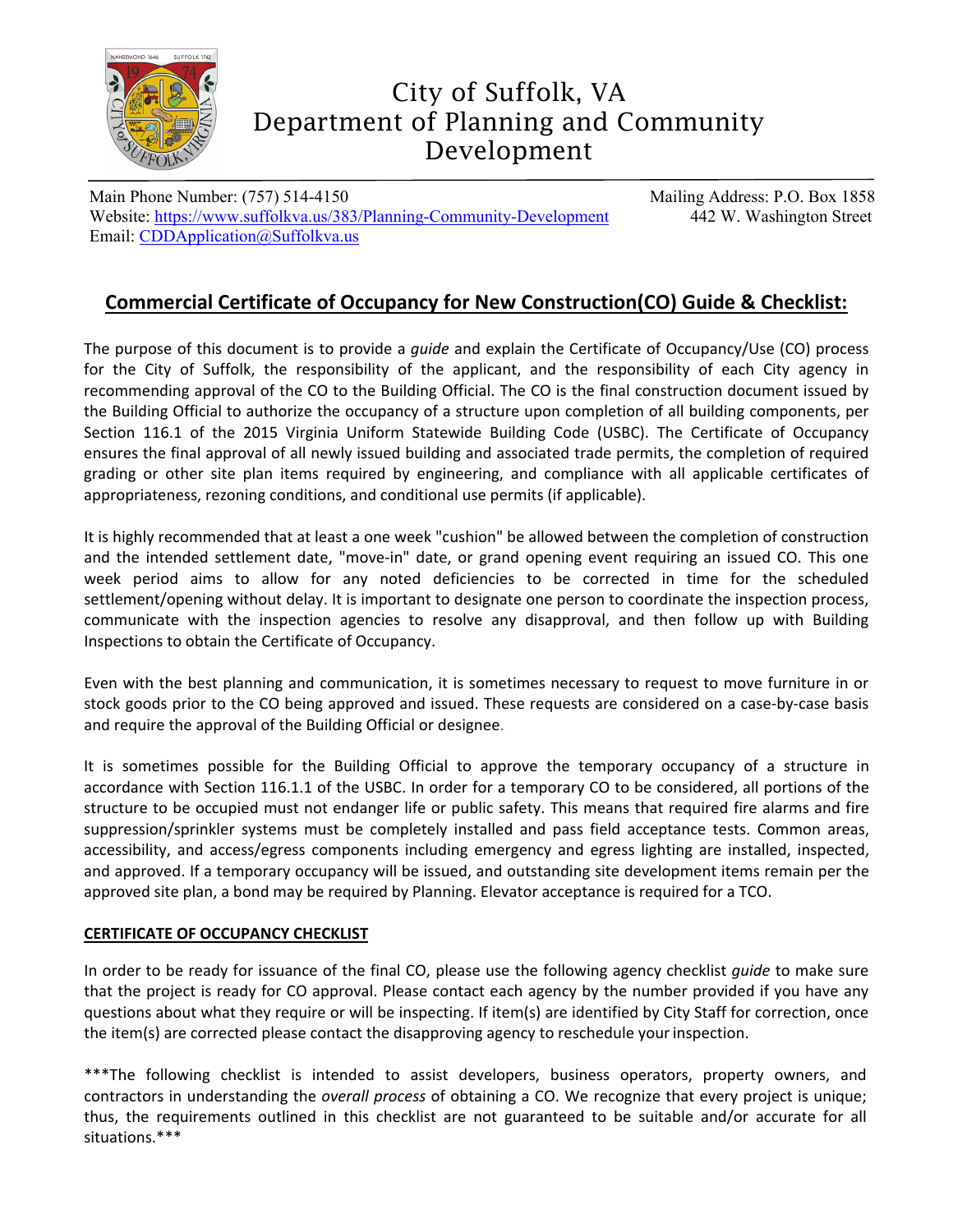#### I. **Building Inspections** - (757) 514-4150 - 442 W. Washington Street

- 1. All trade permits have received final inspection (electrical, plumbing, gas, fire alarm, fire suppression and mechanical (air balance report)). Submittal of 3rd Party Elevator Inspection report.
- 2. Fire Alarm Systems Acceptance testing must have been accomplished on installed systems. The alarm company technician(s) must be present during this test that is witnessed by the inspector. Fire Alarm Systems must be monitored by an approved service. The systems must be fully operational with any other systems such as HVAC, HVLS fans, elevator functions, generators, access control, fire shutters, fire doors, etc.
- 3. Fire Protection Systems Acceptance testing must have been accomplished on installed systems such as fire sprinkler, hood extinguishing systems, etc. The installing company technician(s) must be present during these tests that are witnessed by the inspector. Fire Protection Systems alarms must be interfaced with the Fire Alarm System.
- 4. All Third Party and Special Inspection Reports have been submitted indicating any outstanding issues are satisfied including the 'Final Statement of Inspections' from RDP & SER. Suffolk requires: Signed and sealed Final Statement of SI with completed Schedule of SI, and all field reports from Agents 1 & 2.
- 5. Building permit has received final inspection. Special inspections should be submitted and approved prior to Building Final Inspection.
- 6. Accessibility requirements are met as delineated on approved plans.
- 7. All required exterior signage is installed.
- 8. Ancillary construction shown on site plan such as monument signs, dumpster enclosures, retaining walls, and site lighting are typically permitted independently and should have approved final inspections.
- 9. Building numbers are posted.
- 10. Conditional Use Permit conditions, if applicable, has been fulfilled.
- 11. Flood plain elevation certification, if applicable.
- 12. Final building location survey/as-built submitted, if required.
- II. **Fire Marshal's Office** (757) 514-4540 300 Kings Fork Road Suffolk, VA 23434
	- 1. Fire Extinguishers located and installed per NFPA 10 and/or approved plans. Signs shall be provided identifying extinguisher if not readily visible in area they protect.
	- 2. Fire Lanes need to be marked with signs and pavement/curb markings per City Ordinance. If gates are installed acceptance testing must be accomplished and witnessed by the Fire Marshal.
	- 3. Fire Hydrants Hydrants and FDC(s) not protected by curbs must have bollards installed to protect them from vehicle damage and be located as approved on the site plan.
	- 4. Fire Department Key Safe The "Knox Box" key safe(s) shall be mounted near the main entrance or other approved location at approximately 60 inches above the walking surface. Specific location shall be coordinated with a Fire Marshal's Office inspector prior to mounting. Keys or other entry devices need to be provided for placement in the Knox Box.
	- 5. FDC Locking caps/plugs to be installed.
	- 6. Submittal and approval of the NFPA 24 Testing Certification form for the underground fire lines.
	- 7. If applicable, submittal and acceptance of testing documentation of Underground and Above ground Storage tanks.